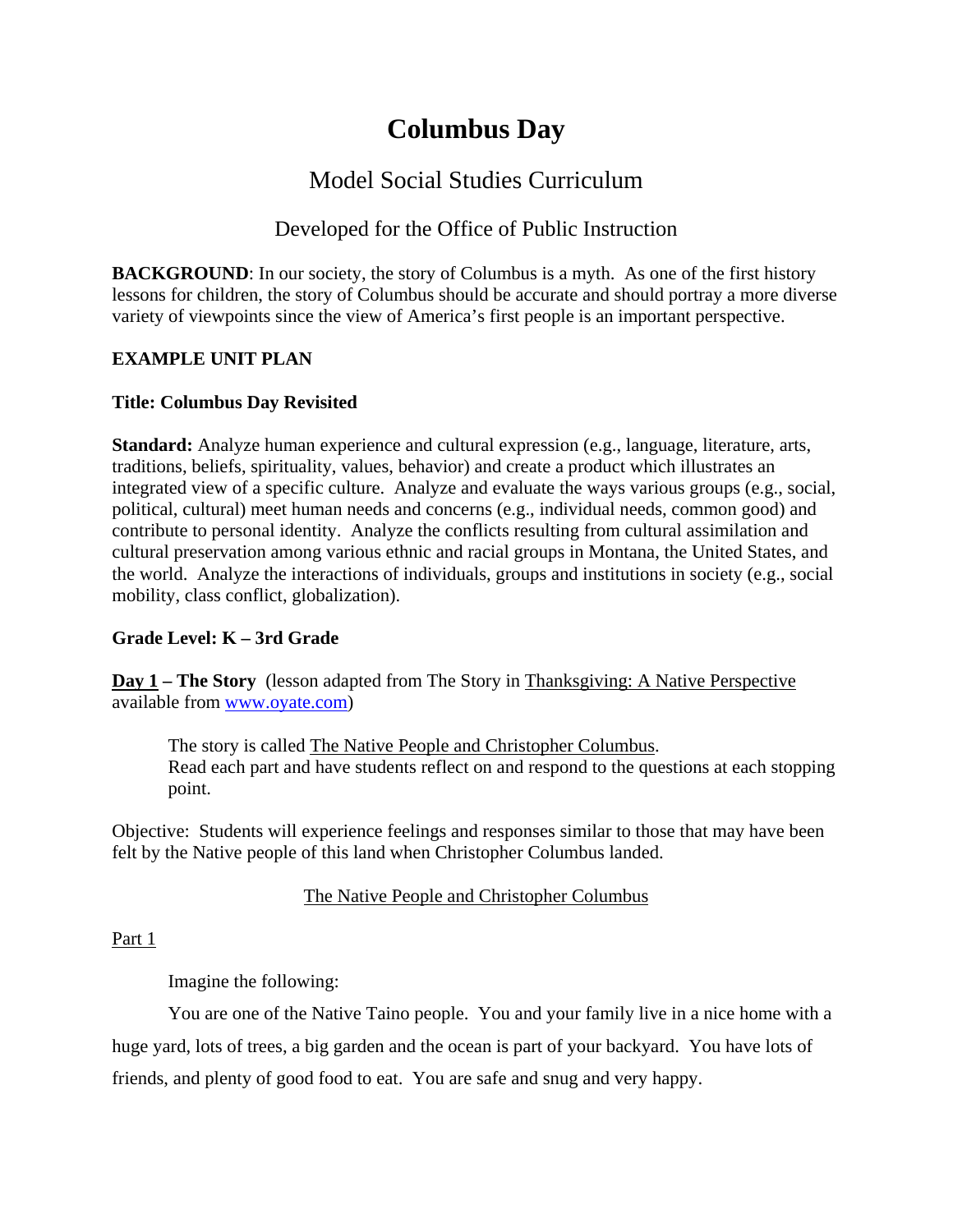One day when you are home alone, three strange objects come slowly into view. You've never seen anything like it before. They are a strange shape and very large. They land in your backyard! Soon very strange-looking people get out; they are dressed in clothes very different from yours and talk to each other in a way that you cannot understand.

You are hiding so that they cannot see you. You don't want then to see you because you are trying to figure out who they are and what they want. You have heard about people who look like this from your mother and father. They walk about, pick up your toys and examine them closely. They walk all around your yard and garden. Others are helping themselves to the food in the garden. Then they fill a lot of big baskets with the fruit and vegetables from your garden.

 Then they come straight toward your home! Without even stopping, they come in and go through your home, picking up things and looking closely at them, talking and laughing among themselves. They really don't seem to be afraid or even embarrassed about being in your home.

## HOW DO YOU FEEL ABOUT THESE PEOPLE? WHAT DO YOU THINK YOU WILL DO? WHY? WHAT DO YOU THINK WILL HAPPEN TO YOU?

#### Part 2

#### The Story Goes On ...

 The strange people leave your home. You think they have seen you but you're not sure. It doesn't matter, though, because you're so glad to see them go. Maybe they'll just get into their big ship and go back to wherever they came from. Even if they have taken things that belong to you, you'll be happy to see them leave.

 But as you watch, they don't seem to be leaving. In fact, they seem to like it in your big backyard. They begin to bring things out of the ship. They set up a saw and cut down one of the biggest trees! They are going to build a house with it, probably in that favorite spot of yours back there by the ocean, because that's where they are clearing away the bushes and digging out the grass. They cut down another tree and another and another! They are building two, three, a half dozen houses. They have furniture and pans and dishes and rugs and curtains - things that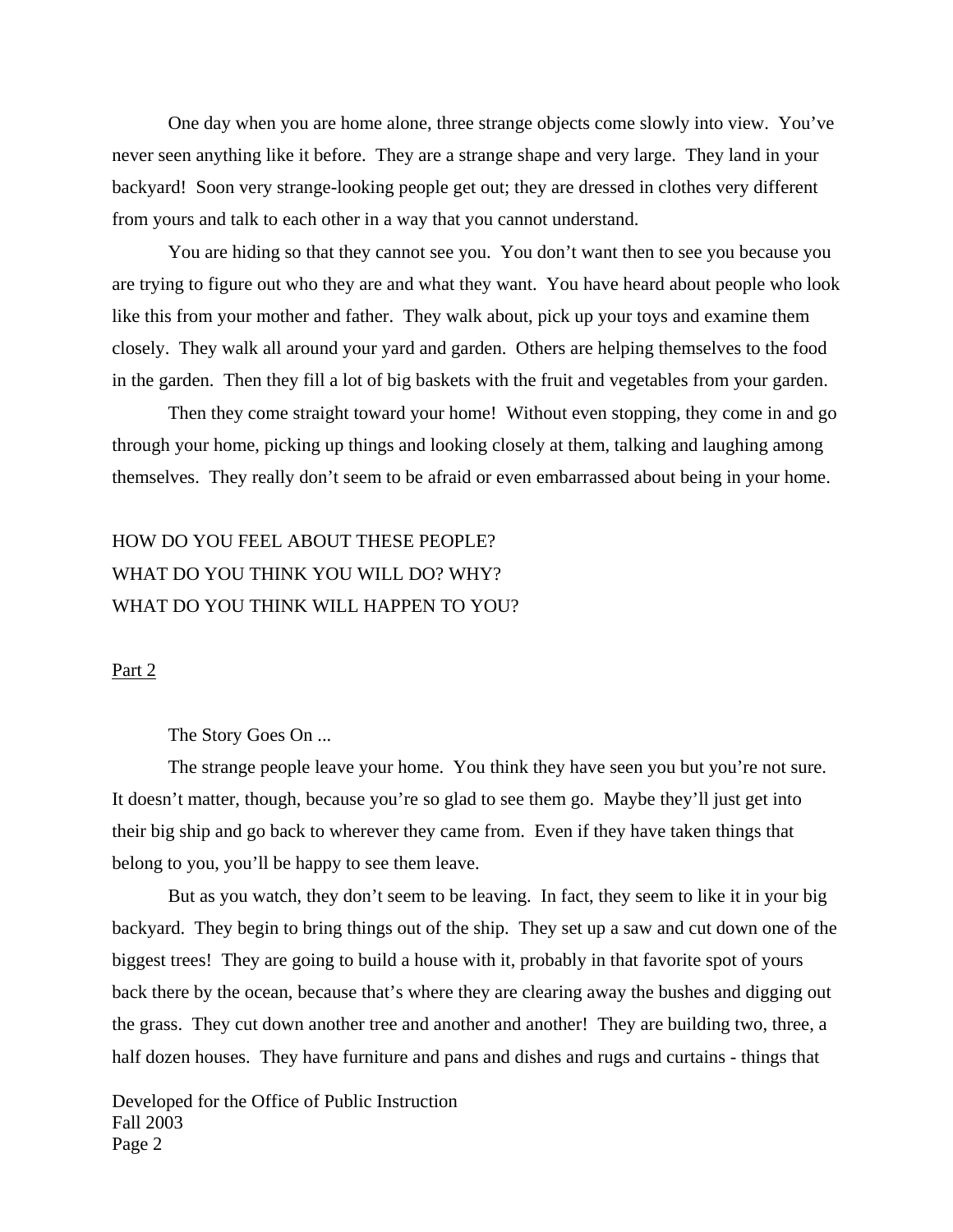you don't even recognize. They also have big weapons that flash with a big bang. You think that they could probably kill you with one big bang.

 You stare at all the activity going on. Suddenly you start to cry. These strange people who have come from somewhere far off and who are so very rude are not going away - ever. They are going to stay. They are going to live in your own backyard and use your garden and your toys and fish in the ocean and cut down your trees and act as if it belonged to them!

 Then a very strange thing happens. A group of the strangers has been talking together and pointing toward the very place where you are hiding. Do you think they could have spotted you? Yes! They are coming right toward you, talking and smiling. You don't know what to do. Should you run? Call for help? Stay perfectly still? One, who is closer to you than the rest, takes your hand and pulls you out to stand in front of them. They are smiling and pointing at your favorite place by the ocean where they are building their houses. They want you to come with them!

 As you do, the one holding your hand says: "We like you. We like this place. We are going to live here from now on."

## HOW DO YOU FEEL? WHAT WILL YOU DO? DOES ANYONE KNOW WHO YOU AND THE STRANGER WHO TOOK OVER YOUR BACKYARD REALLY ARE?

#### **Day 2 – The Untold Story**

Objective: Students will be exposed to an unfamiliar view of meeting between Columbus and the Native people. Students will discuss this different point of view.

Read the following excerpt from Rethinking Columbus. A felt board may be used to tell the story.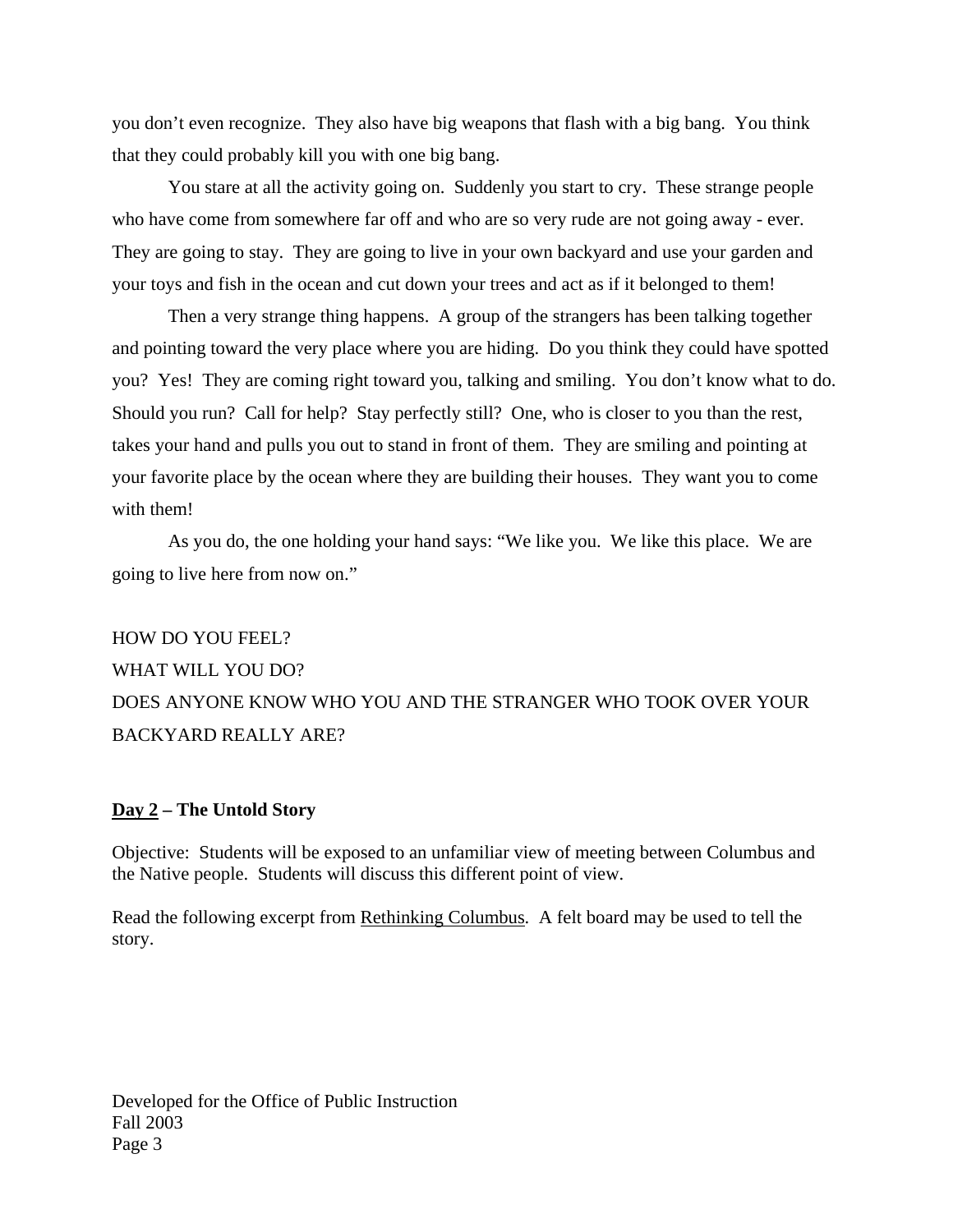### The Untold Story

Once upon a time a group of people lived on an island, Bohio (now called Hispaniola) in the Caribbean. These people, whom I consider my people, were proud of their island. They built beautiful farms and villages from dirt and rock. They respected the plants and animals. Many people lived on Bohio. They called themselves Tainos.

One day, some of my people saw three boats far off in the ocean. They gathered around and watched as the boats came closer and closer. When the boats reached land, strangelooking people got off.

These people were not like us. Their skin was pink, their hair the color of sand, and their eyes the color of the open sea. They wore strange items that covered their bodies, even though it was very hot.

The leader was a man called "Christopher Columbus." He immediately put a cross and flag down and acted as if the land were now his. This was odd. We did not believe anyone could own the land. Besides we were already living there.

Through motions and gestures, it became clear Columbus wanted gold. He wanted us to find it for him.

We tried to explain there was little gold on our land, just a few small pieces gathered from the water. "We have no gold. There is no gold here," a man said in the Taino language.

Columbus appeared very angry and walked away. My people were afraid of his anger. They wondered what he planned to do next.

After several months, Columbus returned to our island for a second visit. He brought hundreds of people on 17 boats. Before he left this time, he captured many of my people; over 500 were forced onto his boats. We later heard they had been taken to Spain to be sold as slaves. Many died on this voyage to Spain. Their bodies were thrown into the ocean.

During this second visit, Columbus again told my people to bring him gold. "If you do not," he warned, "we shall slay your people."

Our people had to bring him gold, even though it was very difficult to find. Columbus made us wear buttons to show we had brought him gold. If we didn't have our buttons, my people's hands were cut off and they bled to death.

My people formed an army. But we did not have the guns, swords and vicious dogs used by Columbus and his crew. We were defeated.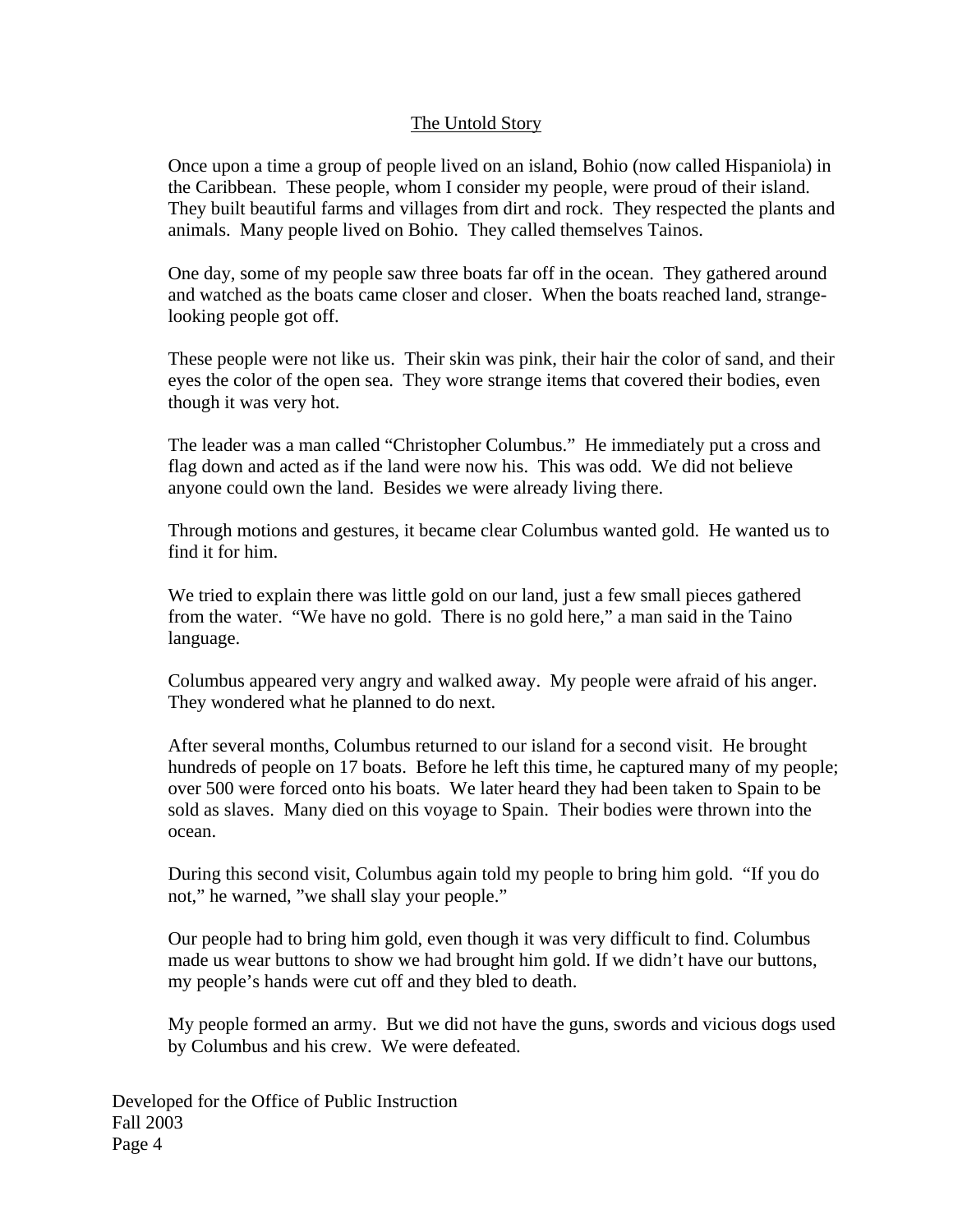My people ran for their lives into the mountains. Those who were caught were hung or burned to death. Many others killed themselves. Two years had passed and over half of the Taino people of Bohio were dead.

My people's peaceful and proud land was taken over and destroyed. These newcomers cut down all the forests. They let their pigs and cows eat all the grass. Thousands of my people's lives were destroyed for these people's pleasure.

Before long, the conquerors killed almost all the Tainos. Other native peoples in the Americas were also attacked, some with weapons, some with terrible new diseases. But not all were destroyed. My people have survived.

We have little to show our children as proof of what happened to the Tainos. But we have our stories, told from generation to generation. The stories tell of the cruel genocide of my people, hundreds of years ago: "Once upon a time, in an untold story …"

\*\*\*\*\*\*\*\*\*\*\*\*\*\*\*\*\*\*\*\*\*\*\*\*\*\*\*\*\*\*\*\*\*\*\*\*\*\*\*\*\*\*\*\*\*\*\*\*\*\*\*\*\*\*\*\*\*\*\*\*\*\*\*\*\*\*\*\*\*\*\*\*\*\*\*\*\*\*

Activity 1: The story is divided into parts. Divide students up and give them a part to illustrate. When illustrations are complete students will practice retelling the story using their illustrations. Students can go to other classrooms and retell this story.

Activity 2: Split class in half and have students write in journal one of the following: 1) If you were Christopher Columbus, how would you feel about meeting these strange, uncommon, new people? 2) If you were a child of the Taino, how would you fell about meeting these strange, uncommon, new people? When finished students will find a partner with a different topic than their own and share.

## **Follow Up Activities – Making Books and Critiquing Books**

Read "Columbus Day" by Vickie Liestman and "Encounter" by Jane Yolen.

Objective: Students will apply what they have learned about the different perspectives of the Columbus landing using one or more of the culminating activities.

Level K-1st Grade

ABC Book—Create a class ABC book using words from stories read and told during the week. Discuss words and give each student a word to illustrate for the book. Students will present their page. They may want to share book with other classrooms.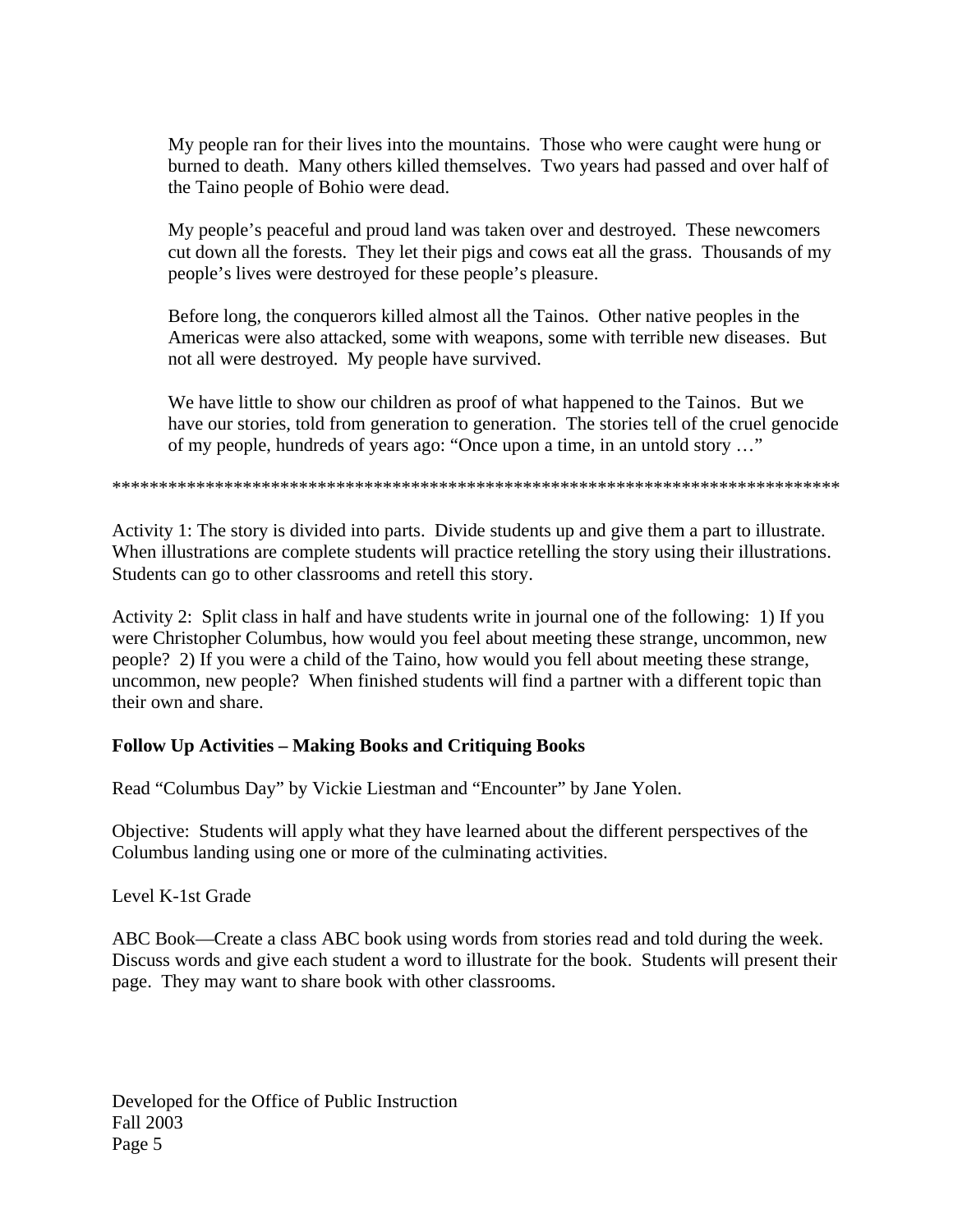## Level 2nd-3rd Grade

- 1) Students will write journal entries from two points of view: 1) I am Columbus; and 2) I am a native child. Students may want to illustrate.
- 2) Students will be exposed to many books about Columbus Day. After teacher modeling a book critique, the students will, with a partner, critique a book using the following questions: Did we learn about what the Native people were thinking and about the Native people's lives? Does the book describe how Columbus treated the Native people?